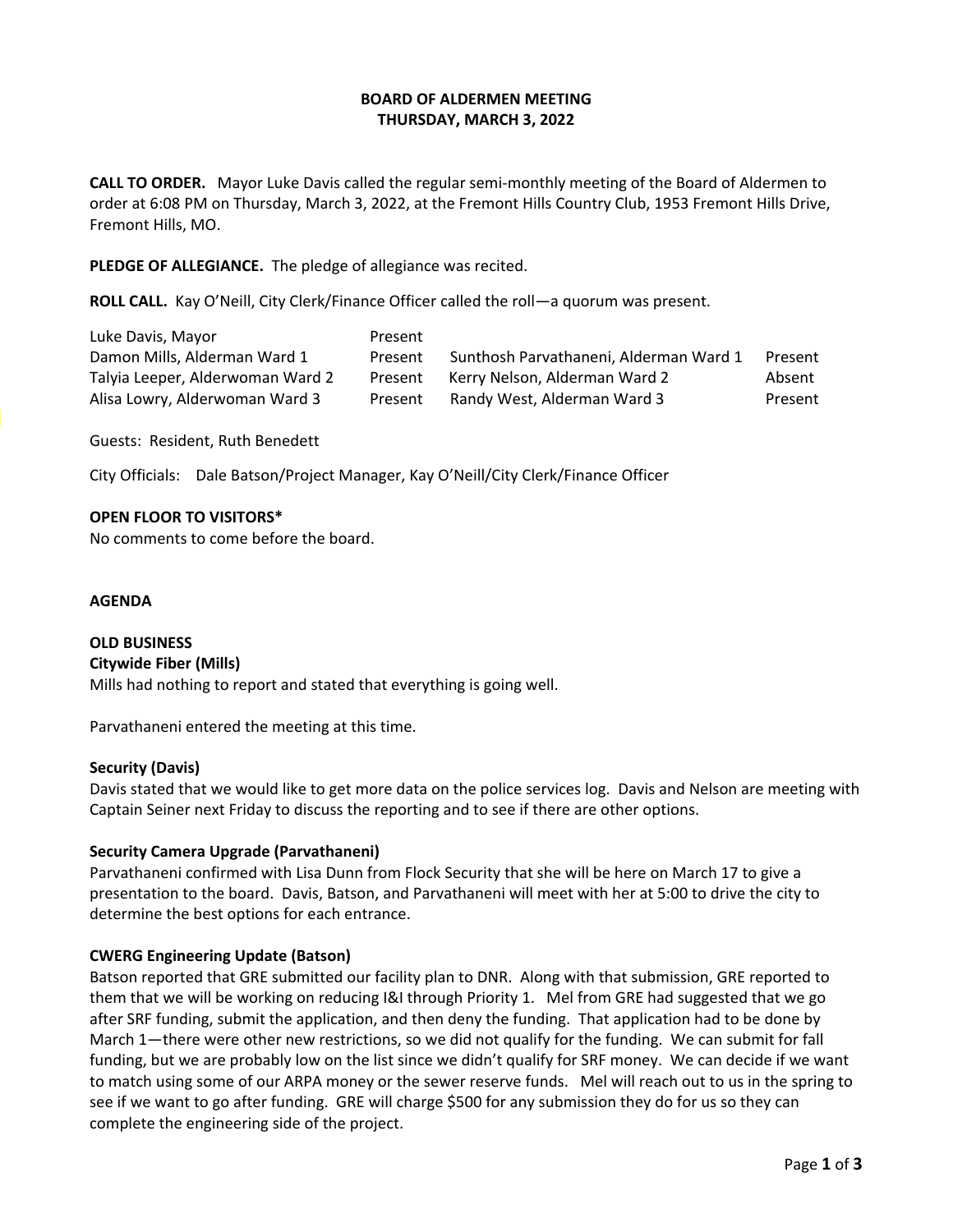RW Vaught does not agree with GRE's report of what is coming in and going out of the plant. RW suggested we use an influent monitor to determine what is coming into the plant, as this is the best way to monitor the I&I. RW gave an estimate of \$10-15,000 to purchase a monitor. We need GRE to prove their numbers are accurate. Our meter is calibrated so we know what is going out of the plant—we need accurate numbers to send to DNR each year.

Doug Moore from K & B Equipment contacted Batson about fixing the I&I issues in Briarbrook, stating that he might have time in his schedule soon. There are two laterals which the state did not properly seal off when they destroyed the homes for the CC Hwy widening project--this will be a one- to two-day job. Batson predicts it will cost about \$3,000 and asked the board if we should address this issue if K & B has time in their schedule.

A motion to approve up to \$3,000 to repair the sewer line was made by West, with Leeper seconding the motion. The motion was unanimously approved.

## **Winged Foot/Rolling Hills Drive Stormwater Project (Batson)**

Batson reported that K & B Equipment has a break in their schedule and should be able to start the project in two weeks. Blasting will occur in the backyards of some of the homes on Winged Foot Drive, and grading work will be performed throughout that area. These homes all have irrigation systems. We may need to have Scapes come out to pressure test when the project it is completed—there will be an additional cost for the testing. The contract for this project is \$39,500 and is estimated to take a week, weather permitting. This is the last stormwater project we have on the books. The committee will meet to plan the next projects.

## **NEW BUSINESS**

## **Neighborhood Garage Sale (O'Neill)**

There was general discussion about the annual neighborhood garage sale which will be held on April 29 and 30. An email will be sent to the residents and signs will be posted at the entrances. We will contact the Sheriff's Department to see if they are able to patrol during the morning hours.

## **REPORTS FROM COMMITTEES**

## **Planning and Zoning**

Nothing to report.

## **Treatment Plant**

## **DNR Facility Inspection (Batson)**

Batson reported that DNR did a surprise inspection at the wastewater treatment plant—they took pictures and samples. We are not out of compliance on anything, and Batson has not heard anything negative from the inspection.

## **Streets**

## **City Signs (Batson)**

The Beautification Committee is meeting tomorrow morning. The committee has decided to start from scratch, submit their own ideas, and have Signature Streetscapes create signs based off those ideas. The committee is still looking to have the standard three seasonal signs.